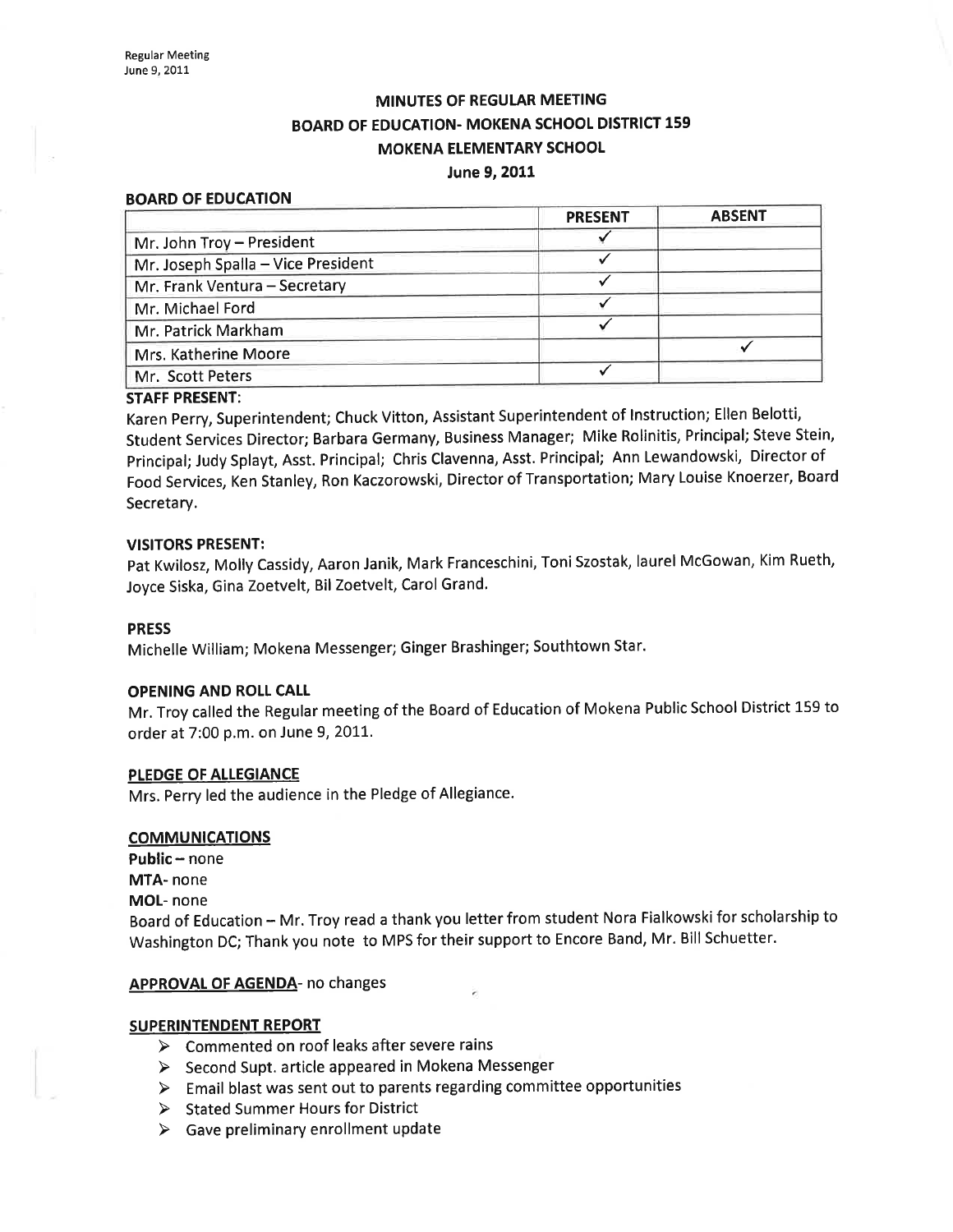**Regular Meeting** June 9, 2011

- > RTI- Kindergarten- great results; Math; AIMSWeb
- Addressed concern about filling the nurse position for MES and MIS

## APPROVAL OF PREVIOUS MINUTES

Mr. Reters moved, seconded by Mr. Ford to approve the following meeting minutes Regular Meeting - May 11, 2011 Special Meeting - May 23, 2011 Closed Session 1 - May 11, 2011 Closed Session 2- May 11, 2011 On Roll Call یت.<br>Ayes: Mr. Ford, Mr. Markham, Mr. Peters, Mr. Spalla, Mr. Troy, Mr. Ventura Abstain: None Nays: None **MOTION CARRIED 6-0** 

## INFORMATION REPORTS

## FINANCIAL REPORT

Ms. Germany reviewed the Financial report with the Board of Education.

## TREASURER REPORT

Ms. Germany reviewed the Treasurer's report with the Board of Education.

## LINCOLN WAY SPECIAL EDUCATION MINUTES

Mr. Troy reported the following:

- o Kathy Moore was appointed President Pro-tem
- Voted to extend the school day by 30 minutes.
- . APproved the rehiring of some classified anl certified staff
- . Accepted resignation of some staff
- $\bullet$  Accepted A/C bid
- Kathy Moore was elected President of Dist. #843 School Board; Mr. Peters congratulated Mrs. Moore.

٠

COURSE REIMBURSEMENT Ms. Germany reviewed the final reimbursement for certified staff for the winter /spring period'

CUSTODIAL BID RESULTS<br>Ms. Germany presented the results of the submitted bids. The recommendation of the administration is to table the review of outsourcing custodial services until a later date.

## BOARD AGENDA FORMAT

The Board discussed changes in the Board agenda format. The Board wants the opportunity for public comment after each action item; include a sentence for each item on agenda'

## COMMITTEE REPORTS

- Finance- Scott Peters meeting in July for preliminary budget review
- Policy- Looking for community members
- Building & Grounds/Transportation- Mike Ford has talked w/Mr. Krugman regarding the transition in the possible closing of MIS; have community meetings
- Parent Advisory- will work with Karen Perry and Joe Spalla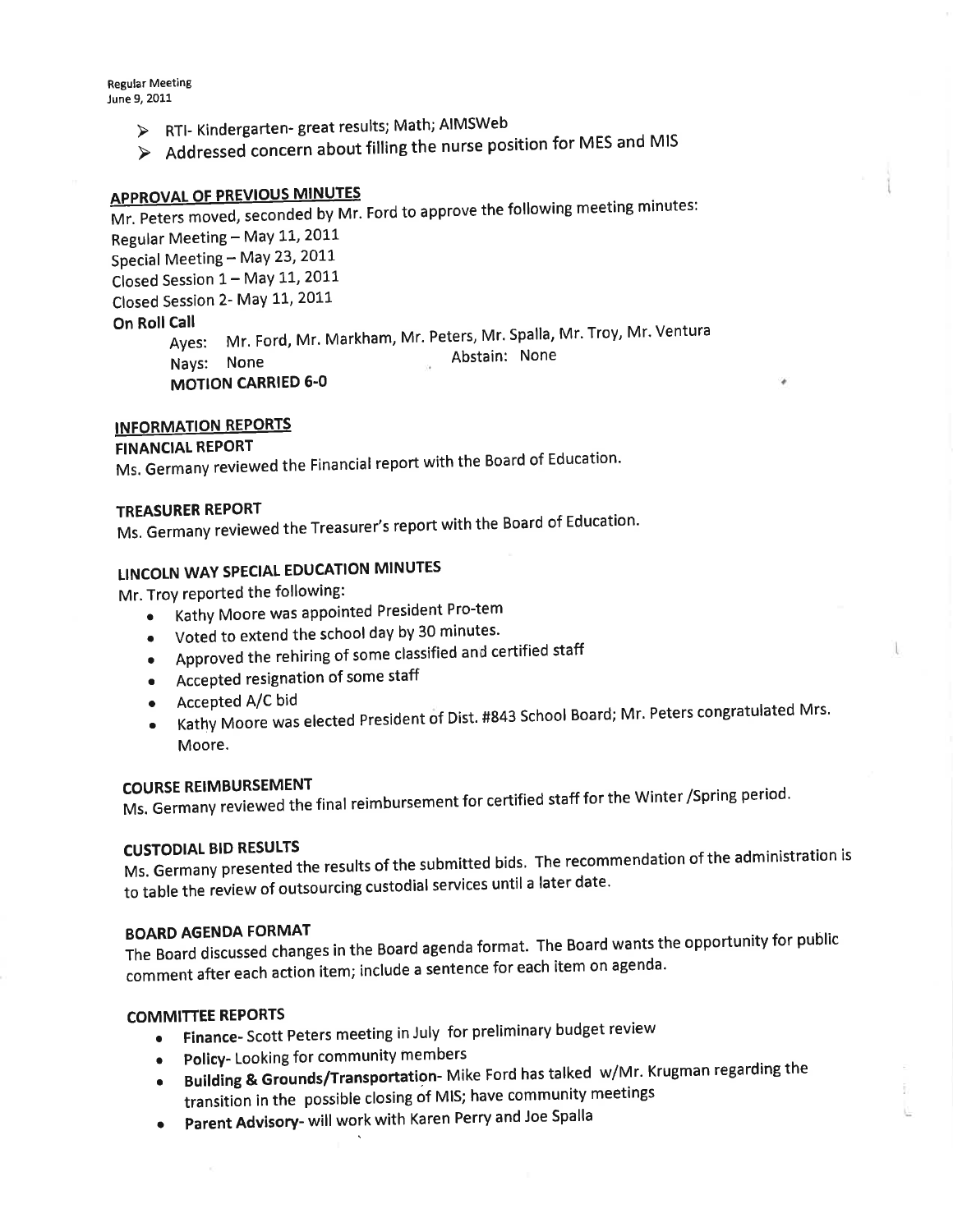- Curriculum John Troy and Kathy Moore along w/Dr. Vitton will determine the scope, parameters for this committee.
- **Technology-** Joe Spalla will be working with community members; meet in August

## closED sEssloN

At 7:39, Mr, Peters motioned to go into Closed Session for matters relating to personnel to return. The motion was seconded by Mr. Ford. Closed Session was opened by unanimous vote.

## OPEN SESSION

At 9:26 p.m. Mr. Ventura motioned to call Open Session to order; seconded by Mr. Peters. Meeting opened by unanimous vote.

## ACTION REQUESTS

## PERSONNEL

| 1. Director - Change of Status<br>Hasting, Steve | Director of<br>Technology | <b>District</b> | 7/1/2011                                  | \$55,000/year<br>260 days/year                                                  |
|--------------------------------------------------|---------------------------|-----------------|-------------------------------------------|---------------------------------------------------------------------------------|
| 2. Certified - Resignation<br>Darling, Erin      | Teacher                   | <b>MJH</b>      | Conclusion of 2010-11                     |                                                                                 |
| 4. Certified - New Hire                          |                           |                 |                                           |                                                                                 |
| Marx, Nicole                                     | <b>Speech Pathologist</b> | <b>MES</b>      | 2011-2012                                 | Lane 6/Step H<br>180 days/year<br><b>Salary Pending</b><br><b>Negotiantions</b> |
| Manns, Michael                                   | Part-Time Teacher         | <b>MJH</b>      | 2011-2012                                 | Lane 1/Step E<br><b>Salary Pending</b><br><b>Negotiations</b>                   |
| Kmiec, Nicole                                    | SI Teacher                | <b>MJH</b>      | 2011-2012                                 | Lane 1/Step C<br><b>Salary Pending</b><br>Negotiations                          |
| O'Callaghan, Sandra                              | Social Worker             | MIS             | 8/18/2011-11/18/2011<br>(maternity leave) | Long term sub pay<br>rate/Salary Pending<br><b>Negotiations</b>                 |
| Kinsella-Lacny,<br>Andrea                        | <b>Resource Teacher</b>   | <b>MES</b>      | 2011-2012                                 | Lane 4/Step G<br><b>Salary Pending</b><br>Negotiations                          |
| 5. Certified – Leave of Absence                  |                           |                 |                                           |                                                                                 |
| <b>Bidinger, Carrie</b>                          | Social Worker             | <b>MIS</b>      | $08/18/2011 -$<br>11/18/2011              | <b>FMLA</b>                                                                     |
| 6. Certified - Change of Status                  |                           |                 |                                           |                                                                                 |
| Missella, Rene                                   | Psychologist              | DO              | 2011-2012                                 | Lane 6/Step E/180<br>days/Salary<br>Pending<br><b>Negotiations</b>              |

## 7. Certified - District Retirement Option

| Damico, Ursula | Teacher | <b>MJH</b> | At the conclusion of |
|----------------|---------|------------|----------------------|
|                |         |            | 2016 school year     |
| Dosen, Laura   | Teacher | MIS        | At the conclusion of |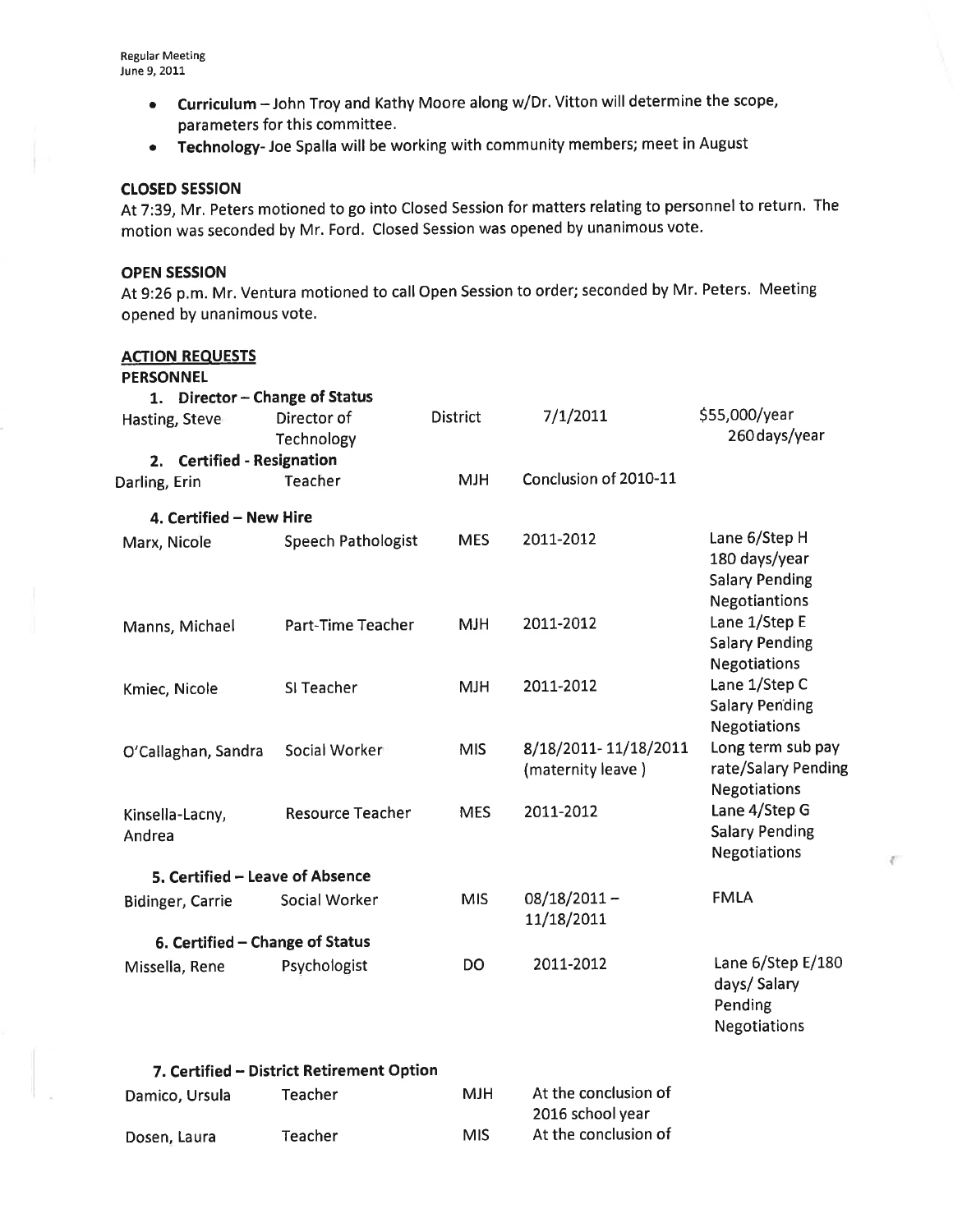Regular Meeting June 9,2011

| Halm, Elizabeth                                                                     | <b>Teacher</b>                        | <b>MIS</b> | 2016 school year<br>At the conclusion of<br>2016 school year |
|-------------------------------------------------------------------------------------|---------------------------------------|------------|--------------------------------------------------------------|
| 8. Classified - Resignation<br>Wojtulewicz,<br>Catherine<br>9. Classified - Rehires | <b>Health Services</b><br>Coordinator | <b>MES</b> | June 7, 2011                                                 |

## Mokena Elementary School

|                            | <b>Position</b>              | Days @ Year | Hours @ Day | <b>Rate of Pay</b> |  |  |
|----------------------------|------------------------------|-------------|-------------|--------------------|--|--|
| <b>Cathy Angelo</b>        | <b>Building Aide</b>         | 174 days    | 4.75 hours  | \$8.43/hour        |  |  |
| <b>Gina Blazek</b>         | <b>Building Aide</b>         | 174 days    | 6.75 hours  | \$8.43/hour        |  |  |
| Denise Bohrer              | <b>Health Office Aide</b>    | 174 days    | 6.50 hours  | \$11.99/hour       |  |  |
| Jihee Bum                  | <b>ES Instructional Aide</b> | 168 days    | 3.50 hours  | \$12.33/hour       |  |  |
| Patricia DiFiore           | <b>Building Aide</b>         | 174 days    | 6.75 hours  | \$10.70/hour       |  |  |
| Joan Falkenthal            | <b>Building Aide</b>         | 166 days    | 4.25 hours  | \$9.64/hour        |  |  |
| <b>Karen Kaz</b>           | <b>Building Aide</b>         | 174 days    | 4.75 hours  | \$8.43/hour        |  |  |
| <b>Esther Kukla</b>        | <b>Building Aide</b>         | 166 days    | 4.25 hours  | \$8.31/hour        |  |  |
| Laura Lynch                | <b>Building Aide</b>         | 174 days    | 6.75 hours  | \$11.02/hour       |  |  |
| <b>Beth McGrath</b>        | <b>Building Aide</b>         | 174 days    | 6.75 hours  | \$8.31/hour        |  |  |
| <b>Kathleen Sutor</b>      | <b>ES Instructional Aide</b> | 174 days    | 3.50 hours  | \$11.79/hour       |  |  |
| <b>Joan Young</b>          | <b>Building Aide</b>         | 174 days    | 4.25 hours  | \$10.23/hour       |  |  |
| Mokena Intermediate School |                              |             |             |                    |  |  |
|                            | <b>Position</b>              | Days @ Year | Hours @ Day | <b>Rate of Pay</b> |  |  |
| Debra Marturano            | <b>Building Aide</b>         | 174 days    | 6.5 hours   | \$9.64/hour        |  |  |
| <b>Diane Miller</b>        | SI Instructional Aide        | 180 days    | 7 hours     | \$12.89/hour       |  |  |
| Deborah Mulvaney           | <b>Building Aide</b>         | 174 days    | 6.50 hours  | \$12.05/hour       |  |  |
| <b>Jeff Novak</b>          | <b>Building Aide</b>         | 174 days    | 6.50 hours  | \$8.31/hour        |  |  |

ĺ

ţ

Linda Petty Health Office Aide 174 days 6.50 hours \$8.51/hour

Kathy Weinberg Building Aide 174 days 6.50 hours \$8.43/hour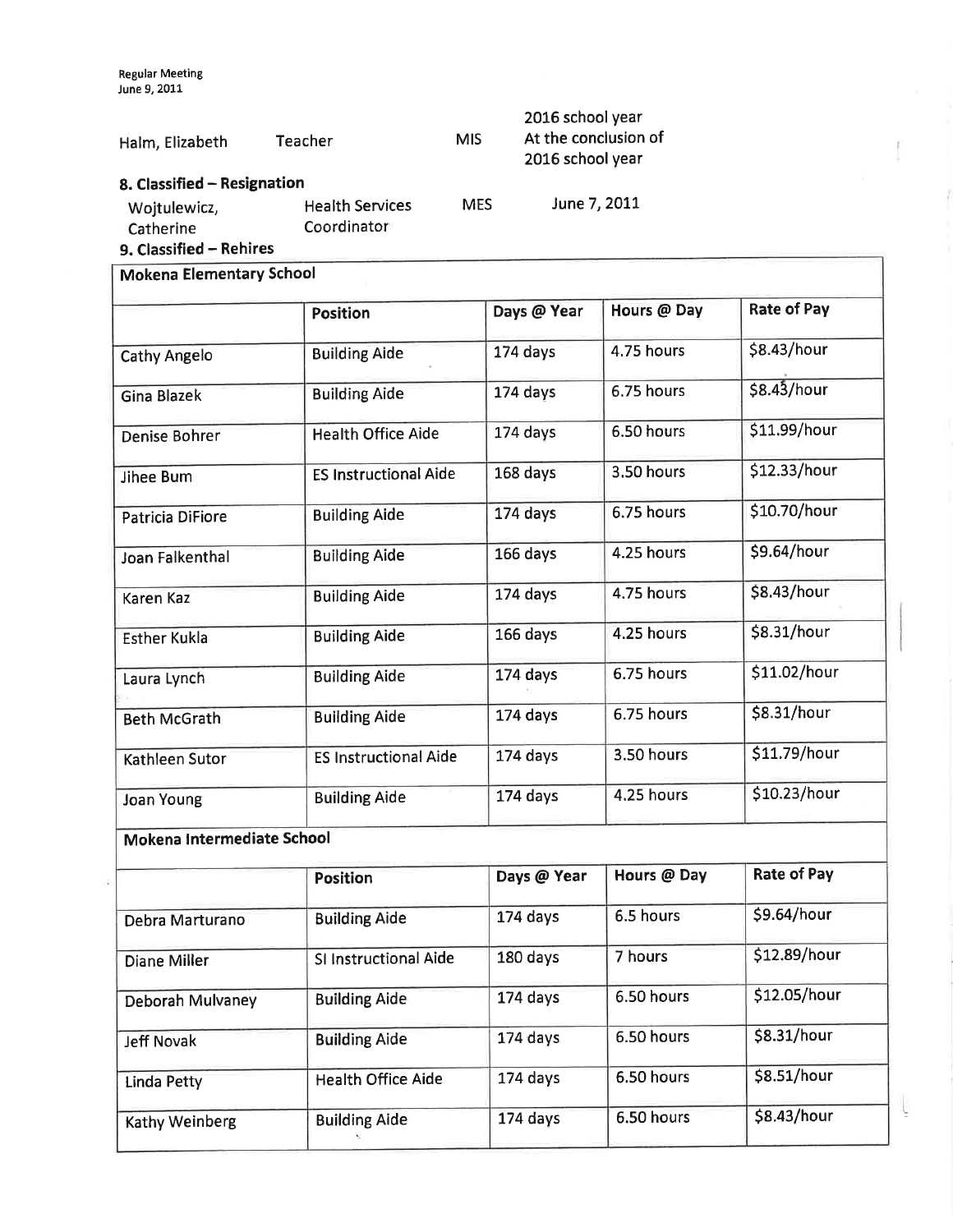| Mokena Junior High School                    |                      |             |             |                    |  |
|----------------------------------------------|----------------------|-------------|-------------|--------------------|--|
|                                              | <b>Position</b>      | Days @ Year | Hours @ Day | <b>Rate of Pay</b> |  |
| Cathy Cassidy                                | <b>Building Aide</b> | 174 days    | 7 hours     | \$14.27/hour       |  |
| Laura King                                   | <b>Building Aide</b> | $166$ days  | 5 hours     | \$8.95/hour        |  |
| <b>Rosemarie Scannell</b>                    | <b>Building Aide</b> | 166 days    | 5 hours     | \$9.93/hour        |  |
| <b>Tracy Tervin</b>                          | <b>Building Aide</b> | 174 days    | 6.50 hours  | \$8.69/hour        |  |
| <b>District Position for all 3 Buildings</b> |                      |             |             |                    |  |

|              | <b>Position</b>                | Days @ Year | Hours @ Day | <b>Rate of Pay</b> |
|--------------|--------------------------------|-------------|-------------|--------------------|
| Debra Kappel | <b>"ELL Instructional Aide</b> | 174 days    | 7 hours     | \$9.57/hour        |

## Recommended Motion:

Mr. Spalla moved to approve personnel recommendations 1, 2, 4, 5, 6, 7, 8, and 9 as presented, subject to successful background check, drug screening (if applicable) and physical. The motion was seconded by Mr. Peters.

## **On Roll Call**

Ayes: Mr. Ford, Mr. Markham, Mr. Peters, Mr. Spalla, Mr. Troy, Mr. Ventura Nays: None **Abstain:** None MOTION CARRIED 6.0

Mr, peters made a motion to hire Lela (Sue) Shoemaker as lnterim Director of Student Services for the 2011-2012 School year for \$60,000 for 100 days. The motion was seconded by Mr. Ford.

## **On Roll Call**

Ayes: Mr. Ford, Mr. Peters, Mr. Spalla, Mr. Ventura

Nays: Mr. Markham, Mr. Troy Manuel Abstain: None

MOTION CARRIED 4.2

## DISTRICT BILLS

Mr. Ford reviewed District bills this month. Mr. Ford moved to approve the bills as presented. The motion was seconded by Mr. Spalla.

On Roll Call

Ayes: Mr. Ford, Mr. Markham, Mr. Peters, Mr. Spalla, Mr. Troy, Mr. Ventura Nays: None **Abstain:** None MOTION CARRIED 6-0

## LINCOLN WAY SPANISH

Mr. Spalla moved that the Mokena School District Board of Education not offer Lincoln Way Spanish course to 8<sup>th</sup> grade students for the 2011-2012 school year. The motion was seconded by Mr. Peters. **On Roll Call** 

Ayes: Mr. Ford, Mr. Markham, Mr, Peters, Mr. Spalla, Mr. Troy, Mr. Ventura Nays: None **Abstain:** None **MOTION CARRIED 6-0**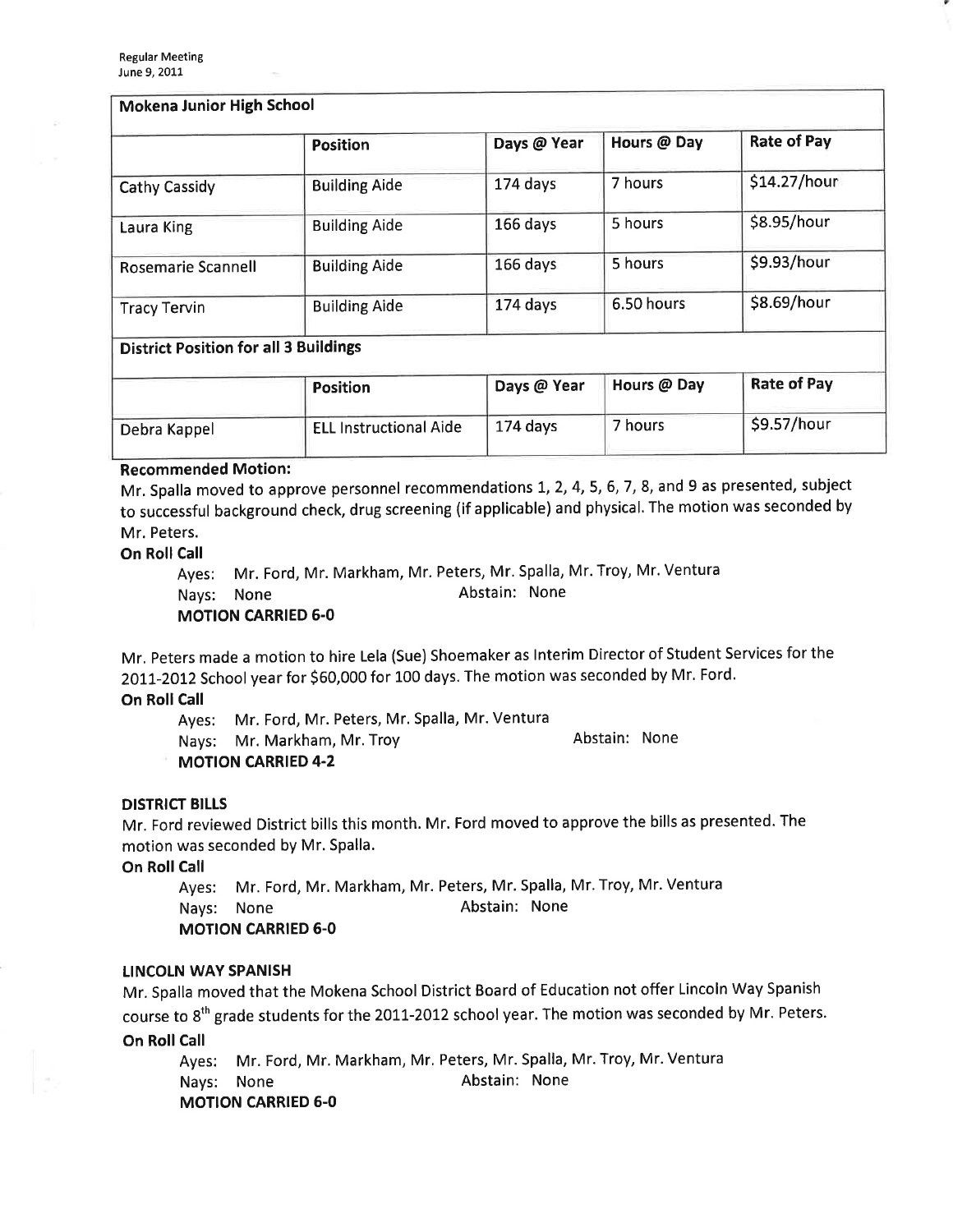**Regular Meeting** June 9, 2011

## APPROVAL OF THE CONSENT AGENDA

Mr. Ventura moved, seconded by Mr. Peters to approved consent agenda items 1 through 6:

- 1. lvY League contract
	- 2. Kinderbridge Contract
	- 3. Prevailing Wage
	- 4. Final Calendar 2010-201
	- 5. Resolution for Interest Earning
	- 6. Verbatim Destruction of Closed Session Minutes

## On Roll Call

Ayes: Mr. Ford, Mr. Markham, Mr. Peters, Mr. Spalla, Mr. Troy, Mr. Ventura NaYs: None Abstain: None

## MOTION CARRIED 6.0

# POLICY 2:110 AND 2:150 '

Mr. Spalla move to approve Policy 2:110 and 2:150 as presented. Mr. Ford seconded the motion. On Roll Call

Ayes: Mr. Ford, Mr. Markham, Mr. Spalla, Mr. Troy,

Abstain: None

NaYs: Mr. Peters, Mr. Ventura **MOTION CARRIED 4-2** 

## PRE-APPROVAL OF END OF JUNE BILLS/JULY BILLS

Mr. Ventura moved to pre-approve the end of the year payables list and the July bills list. The motion was seconded bY Mr. Peters.

On Roll Call

Ayes: Mr. Ford, Mr. Peters, Mr. Spalla, Mr. Troy, Mr. Ventura<br>Navs: Mr. Markham Mang Abstain: None Nays: Mr. Markham **MOTION CARRIED 5-1** 

## BUS LEASE REQUEST

Mr. Ventura moved to approve the lease of two buses from Midwest Transit Equipment and authorize the Superintendent or the Superintendent's designee to sign the lease agreement. The motion was seconded by Mr. Spalla.

## On Roll Call

Nays: None MOTION CARRIED 6.0 Abstain: None Ayes: Mr. Ford, Mr. Markham, Mr. Peters, Mr. Spalla, Mr. Troy, Mr. Ventura

# RESULTS OF WORKMAN'S COMP/CASUALTY BID RECOMMENDATION

Mr. peters move to approve the three-year commitment of CLIC Cooperative for Property and Casualty lnsurance through the brokerage of Arthur J. Gallagher Risk Management services for District 159 from  $7/1/2011$  through  $7/1/2014$ . The motion was seconded by Mr. Spalla.

## On Roll Call

**Ayes:** Mr. Ford, Mr. Markham, Mr. Peters, Mr. Spalla, Mr. Troy, Mr. Ventura Nays: None Abstain: None MOTION CARRIED 6.0

Mr. peters moved to approve the move to lllinois Public Risk Fund for Workers' Compensation lnsurance through the Mesirow Financial for the time period of 7/1/2011 through 12/15/2012. The motion was seconded by Mr. Spalla.

On Roll Call